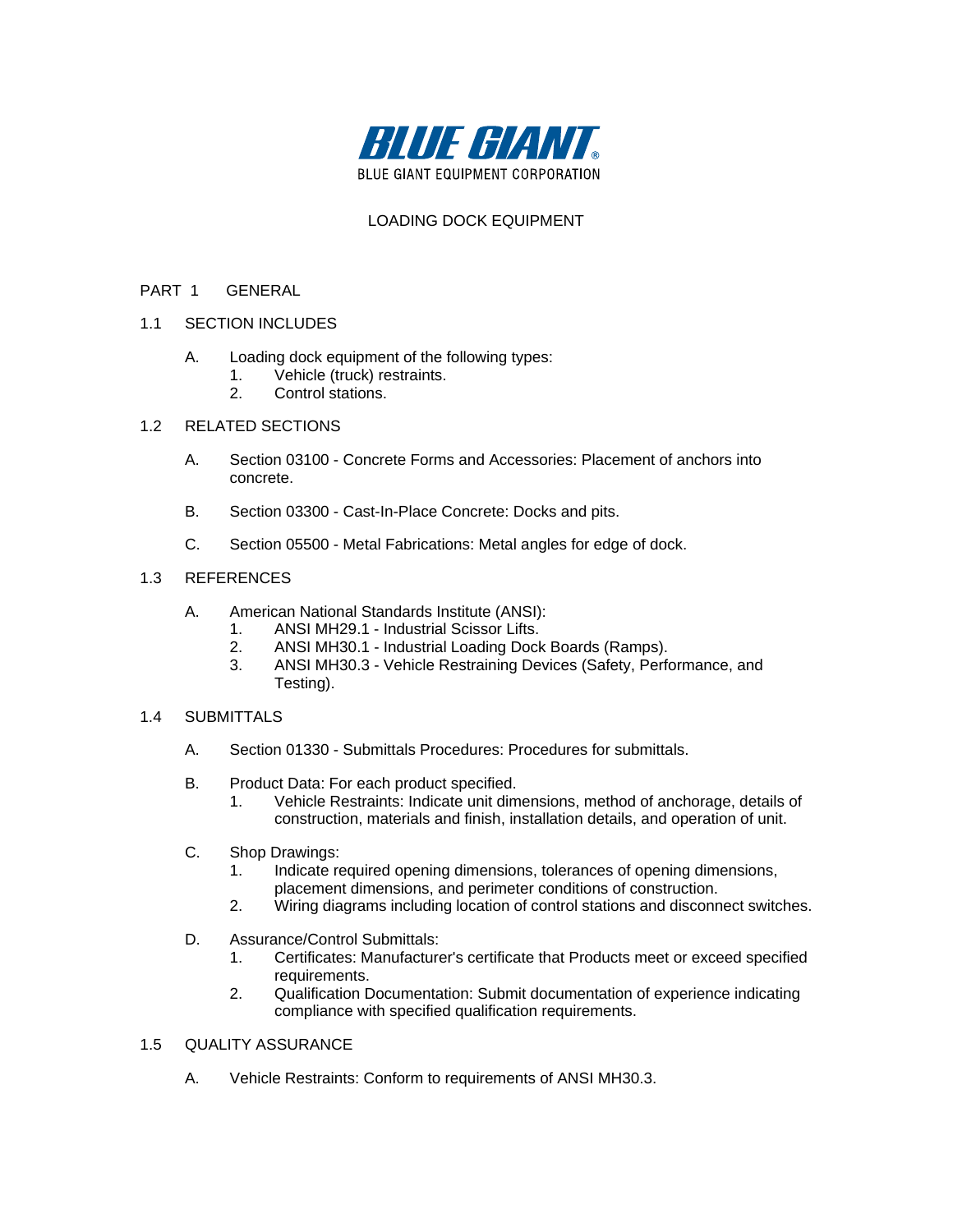- B. Manufacturer Qualifications:
	- 1. Manufacturer specializing in manufacturing Products specified with minimum 30 years' experience.
	- 2. Manufacturer to have quality assurance improvement programs.
	- 3. Manufacturer shall be associated with Loading Dock Equipment Manufacturers (LODEM) setting ANSI standards.
	- 4. Manufacturers welding procedure compliant with A.W.S.D1 .1 specifications.
- C. Installer Qualifications: Company specializing in performing the Work of this Section with minimum 5 years' experience.
- 1.6 DELIVERY, STORAGE, AND HANDLING
	- A. Deliver, store and handle materials and products in strict compliance with manufacturer's instructions and recommendations and industry standards. Store materials within absolute limits for temperature and humidity recommended by manufacturer. Protect from damage.
	- B. Store products in manufacturer's labeled packaging until ready for installation.

### 1.7 WARRANTY

A. Warranty: Provide manufacturer's standard warranty.

### PART 2 PRODUCTS

#### 2.1 MANUFACTURERS

- A. Acceptable Manufacturer: Blue Giant Equipment Corp., which is located at: 85 Heart Lake Rd. S., Brampton, ON, Canada L6W 3K2 Toll Free Tel: 800-668-7078 Tel: 905-457-3900 Email: marketing@bluegiant.com Web: www.BlueGiant.com
- B. Substitutions: Not permitted.
- C. Requests for substitutions will be considered in accordance with provisions of Section 01600.

## 2.2 VEHICLE (TRUCK) RESTRAINTS

- A. Vehicle restraint shall be Model SVR303 as manufactured by BLUE GIANT.
	- 1. Type: Electro-hydraulic operated non-impact design. Wall or ground mounted. Comes complete with Blue Genius Touch Controls with interior/exterior communications light package and driver warning signs.
	- 2. Size: Overall body dimensions 15-1/2 inches W by 34 inches L by 8 inches H (394 mm by 863 mm by 203 mm). Refer to approval drawing for compete dimensional details.
	- 3. Function:
		- a. Vertical Restraining Range: From 8 inches to 26 inches (203 mm to 660 mm) above grade, minimum 4 inches (102 mm) contact required.
		- b. Horizontal Restraining Range: From 0 inches to 13 inches (0 mm to 330 mm) beyond the face of the dock.
		- c. Mounting System: Dock face mounting using 4 heavy duty wedge anchor bolts 3/4 inch diameter by 7 inches long (20 mm by 178 mm).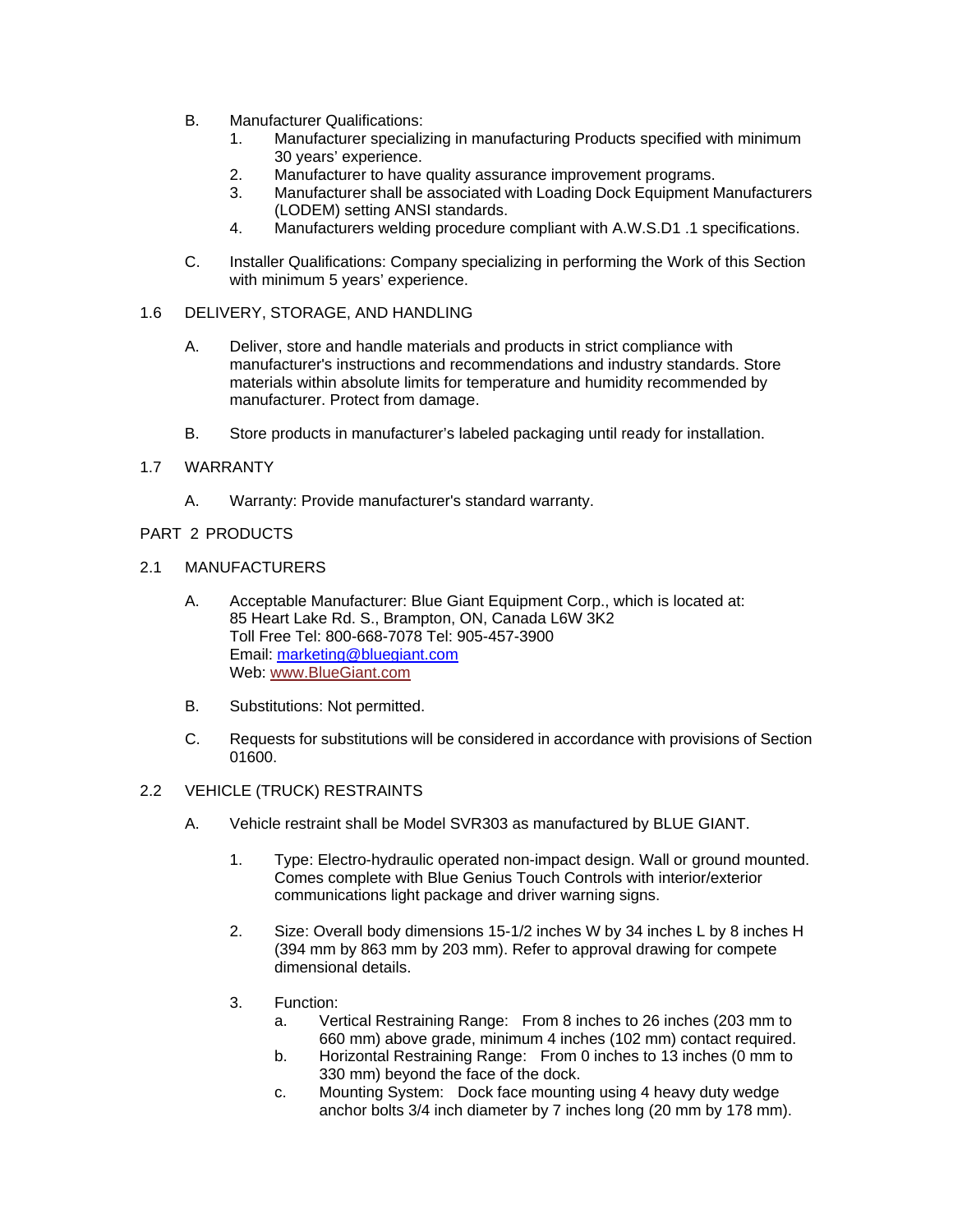Transfer of pulling force to driveway improves restraining strength by equalizing forces on anchors. Trailer rear impact guard (RIG bar) during backing-in does not impact restraint's body.

- 4. Operation:
	- a. Operating System: 1 HP totally enclosed non-ventilated (TENV) motor available in all standard voltages, to be mounted in remote location with 20 feet (6,096 mm) hydraulic hoses and bracket. 24V control, NEMA4X/IP65 (wet and corrosion resistant) rated control station with touch buttons for engage, disengage, or reset of restraint. Intelligent positioning system (IPS) shall ensure proper communications and positive locking of the restraint arm. IPS sensor is rated NEMA6 and is resistant to wet or flooded conditions.
	- b. Lights Communication System: Advanced communication package includes LED interior red/yellow/green lights mounted on controller and LED exterior red/green traffic lights mounted on wall, along with mirror image driver warning signs. The lighting system alerts both dock attendant and truck driver to the status of the restraint. If vehicle has no restraining RIG bar, the interior communications lights will remain red while flashing yellow, and the exterior traffic lights will remain red, warning the dock attendant that the vehicle is not secured and requires wheel chocks.
	- c. Control Station: The Blue Genius Gold Series II is a multiple touch button control station with "ENGAGE", and "RELEASE" touch buttons. NEMA4X/IP65 (wet and corrosion-resistant) rated polycarbonate enclosure. Overall dimensions 11-¼ inches L x 7-½ inches W x 5-½ inches D (287 x 190 x 140 mm). Onboard diagnostics and communications feature a user-friendly LCD intelligent display and keypad with supervisory override features. STOP button cuts power to the restraint: should the arm be in mid-travel, it will lower to a hard stop via gravity.
- 5. Rated Capacity:
	- a. Welding procedure is compliant with A.W.S.D1.1 specifications. Unit provides restraining strength 35,000 lb (15,909 kg) and mounting force of 100,000 lb (45,454 kg).
- 6. Construction and Finish:
	- a. Vehicle restraint: Welded structural steel housing. High-visibility restraint arm is constructed of two 1-1/4 inch (32 mm) thick solid steel. The housing protects all components from damage from weather, dirt and debris. To resist corrosion and reduce maintenance, housing is zinc plated, main hinge pin is made of stainless steel, includes self-lubricating bushings and bearings and dual double acting cylinder rod has chrome coating. Unit is submersible; can operate during wet or flooded conditions. Overall dimensions including back mounting plate 15-1/2 inch W x 33 inch L x 13 inch H (394 x 838 x 332 mm).
	- b. Exterior LED Traffic Lights: Housing shall be one-piece, weatherproof constructed and made of ultra-high molecular weight plastic. The lights shall be 4 inch (102 mm) diameter of red and green color. Overall body 5 inches W x 11-1/2 inch L x 1/2 inch D (127 x 292 x 13 mm) in size. Slim profile limits the risk of impact damage. Rated NEMA6 (resistant to wet, corrosive, or flooded conditions).
- 7. Warranty:
	- a. Warranties are subject to standard limitations on liability. Please